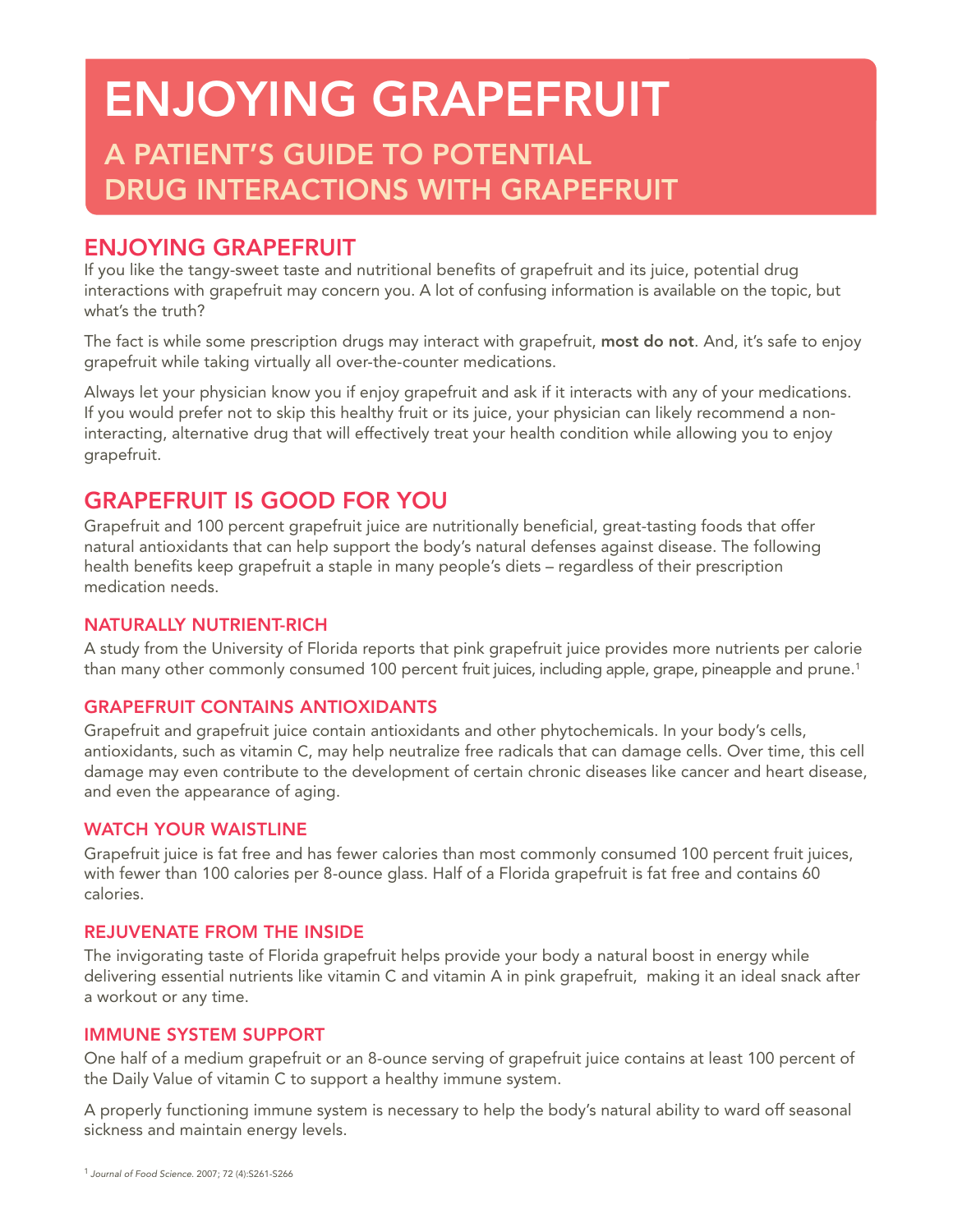

#### **Q:** How does grapefruit juice interact with certain medications?

**A:** Grapefruit juice contains natural substances called furanocoumarins that suppress an intestinal enzyme (CYP3A4) responsible for metabolizing certain medications. When the enzyme is suppressed, the body may absorb more of the medicine, which may increase the effects of the drug. Increased drug effects may lead to side effects or an adverse reaction to the higher level of the medication. Whether you will experience drug interactions is dependent on many factors, such as individual genetic make-up, the type of medication, the dosage and the amount of grapefruit that is consumed.

#### **Q:** Which drugs interact with grapefruit juice?

**A:** Certain immunosuppressants, cholesterol-lowering "statin" medications, calcium-channel blockers to treat high blood pressure, HIV, hormone, antihistamine and psychiatric medications are among the drugs known to interact with grapefruit. In most cases, non-interacting, alternative medications that offer appropriate, safe treatment are available. For example, only some cholesterol-lowering "statins" interact with grapefruit juice. Pravachol (pravastatin), Lescol (fluvastatin) and Crestor (rosuvastatin) generally are safe to consume with grapefruit juice. In addition, it is safe to consume grapefruit and grapefruit juice while taking virtually all over-the-counter medications. Check with your physician.



This chart shows some of the most popular medications that may interact with grapefruit and potential non-interacting alternatives that you may wish to discuss with your physician.

| <b>DRUG</b><br><b>CLASS</b> |                                                                                             | <b>AFFECTED</b><br><b>MEDICATIONS</b>                 | <b>NON-INTERACTING</b><br><b>MEDICATIONS</b>   |
|-----------------------------|---------------------------------------------------------------------------------------------|-------------------------------------------------------|------------------------------------------------|
|                             | <b>HMG-CoA Reductase</b><br>Inhibitors (cholesterol-<br>lowering medications,<br>"statins") | Lovastatin, Simvastatin,<br>Atorvastatin              | Pravastatin, Fluvastatin,<br>Rosuvastatin      |
|                             | Calcium-Channel<br><b>Blockers</b> (blood<br>pressure medications)                          | Nicardipine, Felodipine,<br>Nisoldipine, Nitrendipine | Amlodipine, Diltiazem,<br>Verapamil            |
|                             | Anxiolytics and<br>Hypnotics (anxiety and<br>insomnia medications)                          | Buspirone, Diazepam,<br>Triazolam                     | Alprazolam, Clonazepam,<br>Zolpidem, Lorazepam |
|                             | Antiepileptic drugs<br>(epilepsy and seizure<br>medications)                                | Carbamazepine                                         | Phenytoin                                      |
|                             | Antiarrhythmics drugs<br>(cardiac arrhythmia<br>medications)                                | Amiodarone                                            | <b>Dofetilide</b>                              |

**Q:** Does grapefruit juice affect medications given intravenously (by injection)?

**A:** Research to date indicates that a potential interaction occurs only with affected medications that are taken orally. Check with your physician.

**Q:** Why do many reports suggest there might be risks associated with drinking grapefruit juice while taking cholesterol-lowering medications?

A: Potential grapefruit-drug interactions are the subject of ongoing scientific research and clinical trials, and this has led to numerous media reports on the topic. Some of those reports are misleading because they generalize information rather than identifying specific drugs that have the potential to interact. For instance, many reports imply that all cholesterol-lowering medications may interact with grapefruit juice, when in fact, the cholesterol-lowering drugs fluvastatin, pravastatin and rosuvastatin generally are safe to consume with grapefruit juice.